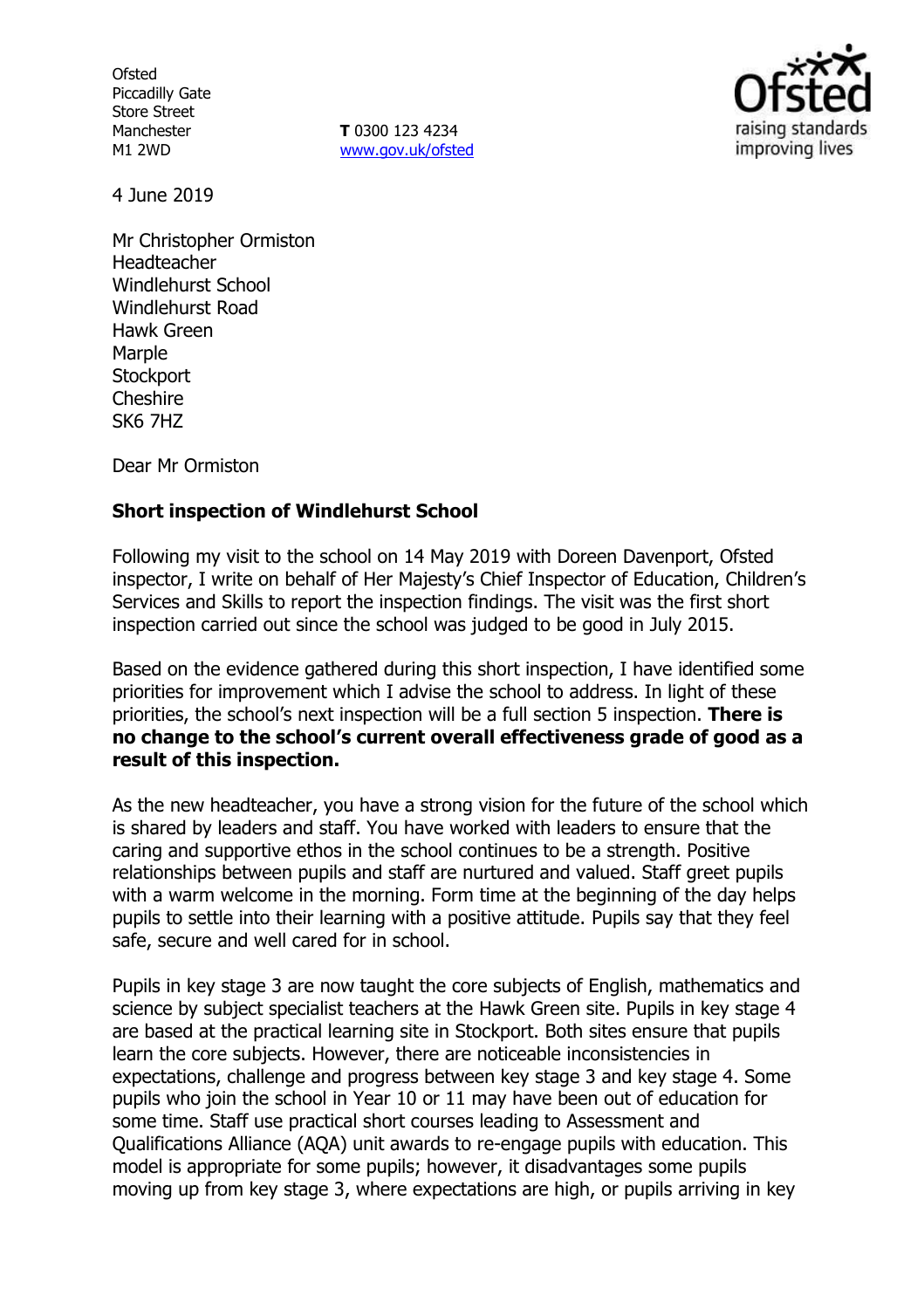

stage 4 who are most able. Consequently, some pupils' outcomes at key stage 4 are not as strong as they could be.

Leaders are continuing to work with the local authority to ensure that any admissions to the school are appropriate and that the school is able to meet the pupils' identified needs.

Since the last inspection, leaders have taken action to improve attendance. Staff work with parents and carers to identify and overcome barriers. While some pupils' social, emotional and mental health needs affect their good attendance, most pupils show improved attendance over time. This is because a number of reward incentives, including certificates and trips, are working to motivate pupils to attend regularly. The practical curriculum is appreciated and thoroughly enjoyed by pupils. They talk enthusiastically about their Duke of Edinburgh Award, work experience and science experiments. Through leaders' successful strategies, attendance has improved over the last three years. Some pupils show significant improvements in attendance when compared to their previous school.

Some actions for improvement identified at the previous inspection have not happened quickly enough. This is because governors have not challenged leaders to bring about the required improvements. Leaders were asked to strengthen leadership and management further by ensuring that systems are not over-reliant on any one member of staff. This is so that, should any leader leave, the quality of overall leadership and management can be maintained. Measures to bring about this improvement are still in their infancy. Leadership roles and responsibilities have been implemented across the school this academic year. There are signs of improvement; however, it is too early for leaders to be able to demonstrate and evaluate any impact on school improvement.

Although governors and leaders have known for some time the need to improve the school website, they have been slow to act. The statutory policies on the website are, in some cases, many years out of date. Although there are updated policies in school, governors have not challenged leaders to ensure that they are readily accessible for parents and carers through the website.

# **Safeguarding is effective.**

There is a strong culture of safeguarding in the school. Pupils know who they can talk to and have a genuine respect for the staff team. The high staff-to-pupil ratio works to keep pupils safe and staff are highly vigilant to notice any changes in behaviour that may indicate a cause for concern. Safeguarding procedures are well embedded. Staff know what to look out for and how to report concerns. The designated safeguarding lead is quick to action any referrals. The family support worker works closely with pupils, parents and families as well as other agencies to ensure that pupils are supported effectively.

Staff training is up to date including safeguarding, first aid and social, emotional and mental health awareness.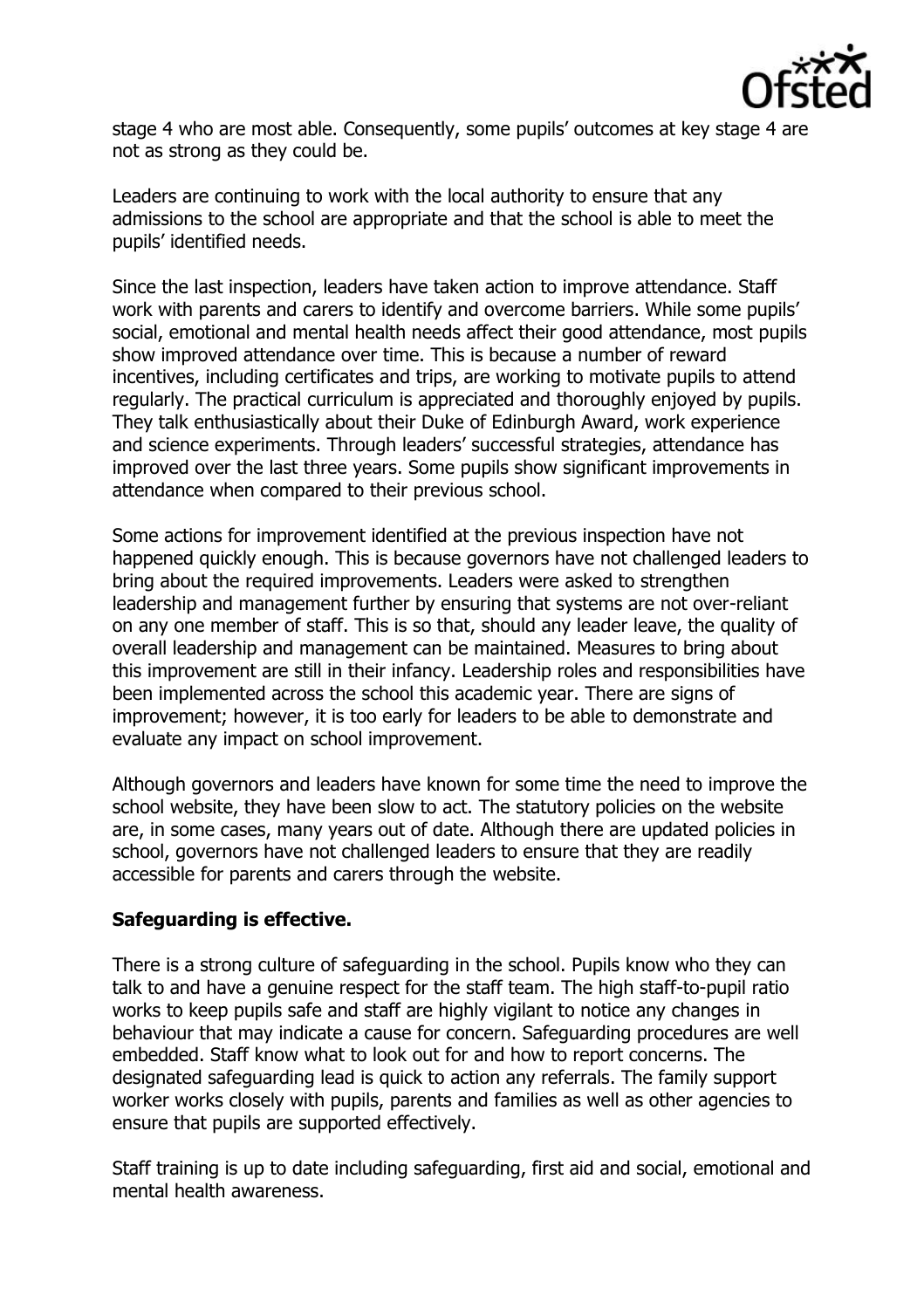

Although there is a strong culture of safeguarding in the school, in a minority of cases record-keeping is not as detailed and clear as it could be.

# **Inspection findings**

- $\blacksquare$  One of my key lines of enquiry was whether pupils leaving key stage 4 are well prepared for their next steps in learning. Careers information, advice and guidance are used successfully to help pupils plan their next steps and future careers. Work experience is matched to pupils' interests and aspirations and consequently pupils can make informed choices about their future. For example, placements have been secured in a horse stables and with a home maintenance company. This personalised approach works well as all school leavers in 2018 moved successfully on to college, training or employment.
- Another line of enguiry looked at the actions leaders have taken to reduce the high rates of fixed-term exclusions. Although the school's data shows that exclusions have reduced by almost half this academic year, the figure is still high when compared to similar schools nationally. Leaders now plan personalised targeted support and intervention, which is beginning to have a positive impact on behaviour. Leaders' detailed analysis on exclusions provides a strategic overview to inform school planning, development and future interventions.
- Leaders have invested in professional development which is enabling staff at all levels to improve and expand their expertise. The newly appointed special educational needs coordinator, (SENCo) is currently undertaking the SENCo qualification. The knowledge and strategies learned on the course are also being shared widely across the staff team. Two support staff have undertaken sensory intervention training. They are now able to work with pupils to support their sensory and physical needs, for example through model making and Lego building to develop pupils' fine motor skills. This in turn improves handwriting and practical skills. Pupils' sensory needs are being met and supported through personalised physical activities. As a result of the personalised interventions, pupils' anxiety is reduced so that they can settle and concentrate on their learning.

# **Next steps for the school**

Leaders and those responsible for governance should ensure that:

- $\blacksquare$  the school website and all statutory policies are up to date and comply with current guidance on what maintained schools must publish online
- $\blacksquare$  pupils in key stage 4 have an appropriate curriculum where they are challenged and able to achieve their potential, particularly in English, mathematics and science
- governors provide appropriate challenge to leaders so that the school's next steps are actioned and implemented
- $\blacksquare$  they embed the new leadership roles to fully establish a widened senior